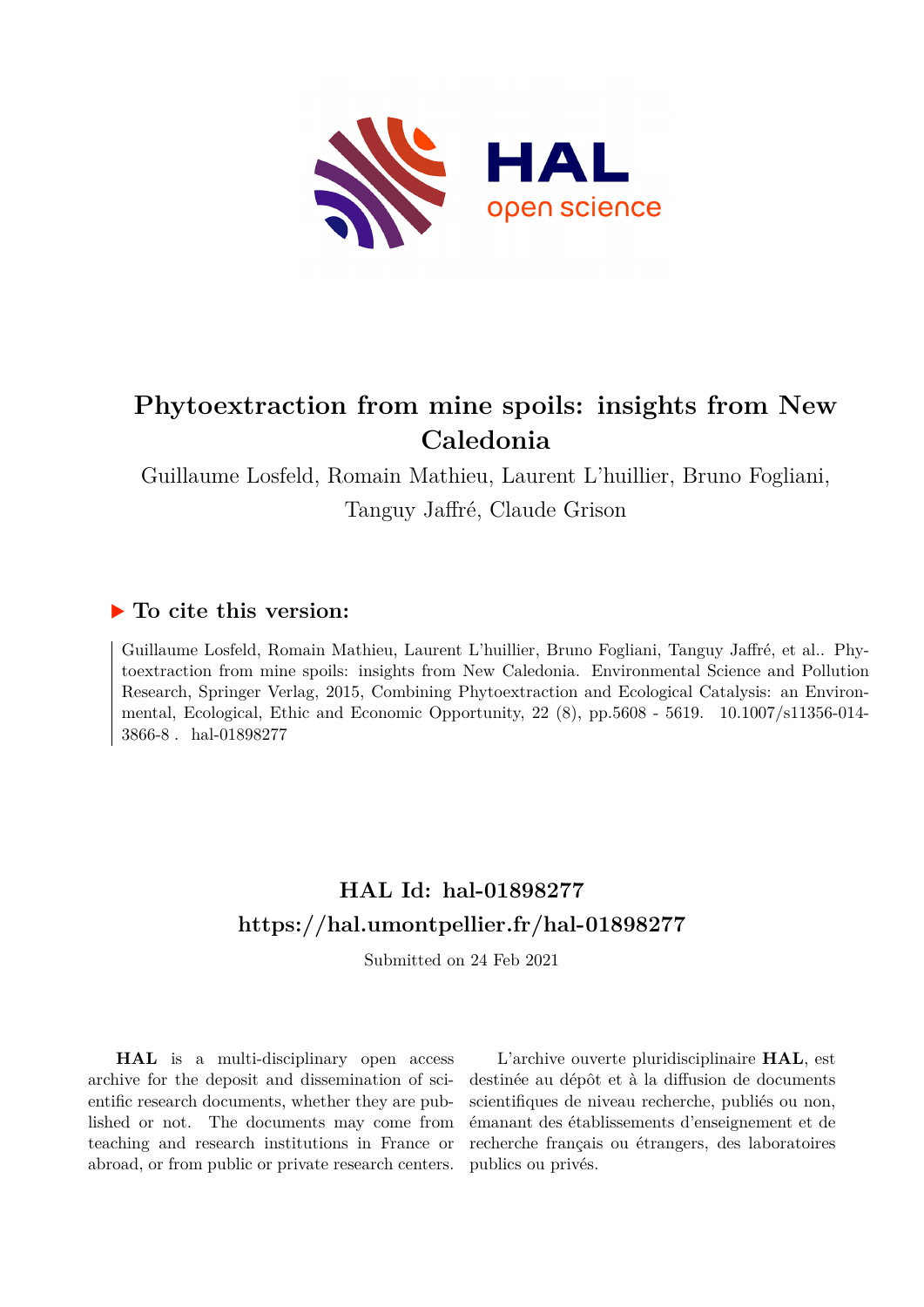# Phytoextraction from mine spoils: insights from New Caledonia

Guillaume Losfeld · Romain Mathieu · Laurent L'Huillier · Bruno Fogliani · Tanguy Jaffré · Claude Grison

Abstract Increasing pressure on mineral resources has drawn research efforts into innovative supply and recycling. Metalrich biomass produced in phytoextraction recently proved an interesting starting material for green chemistry. It allows the production of new catalysts, referred to as ecocatalysts. Ecocatalysts provide increased yields in chemical production and increased regio- and chemo-selectivity, which result in high added value. This new approach to using metal-rich biomass could spur the development of phytoextraction, a technique considered promising for long, yet without credible economic outlets. In this regard, metallophyte biodiversity hotspots, such as New Caledonia, are of particular interest for biomass supply. Potential phytoextraction from mine spoils using two species endemic to New Caledonia is discussed here. Geissois pruinosa, a hypernickelophore, and Grevillea exul, a Mn accumulator, were selected for these original experiments. The results presented here 20 months after plantation of young trees from a nursery show the interest of the approach. Mean Ni concentrations of up to 1513 mg  $kg^{-1}$  are reported in G. pruinosa, as well as 2000 mg  $kg^{-1}$  Mn in G. exul. Concentrations of Ni and Mn

G. Losfeld  $\cdot$  C. Grison ( $\boxtimes$ )

FRE 3673–Bioinspired chemistry and ecological innovation–CNRS, University of Montpellier 2, Stratoz–Cap Alpha, Avenue de l'Europe, 34830 Clapiers, France e-mail: claude.grison@cnrs.fr

R. Mathieu : L. L'Huillier : B. Fogliani Institut Agronomique néo-Calédonien (IAC), Diversités biologique et fonctionnelle des écosystèmes terrestres, 98890 Païta, New Caledonia

# T. Jaffré

in the leaves of each species appear to be correlated with leaf age. Plantation of these species may also ensure mine reclamation, and experiments were conducted with the principles of ecological restoration in mind adding a further dimension to the approach.

Keywords Hyperaccumulation · Phytomining · Phytoextraction . Nickel . Manganese . Ecocatalysis

# Introduction

In spite of technical limits and costs, metals are atoms and they are virtually infinitely recyclable. Thus, they could be considered a renewable resource (Verhoef et al. 2004): They are not consumed but merely transferred from the lithosphere, where they naturally occur, to the so-called 'technosphere', where they are used (Wellmer 2012). The concept of 'peak' introduced by Hubbert (1956) for oil refers to the maximum production before decline and eventual depletion of the resource. 'Peak minerals' were recently discussed by Mudd and Will (2008): Although mining is generally considered unsustainable, current trends show exponentially growing production and increasing economic resources for most mineral commodities. The reserve to consumption ratio often proved a wrong estimate of the time left before depletion of the resource (Wellmer 2012): Prospection efforts may affect reserves, new techniques may allow the exploitation of lowgrade ores and technological shifts may alter consumption trends. Yet tremendously increasing environmental costs could limit further development of mineral production (Mudd and Will 2008). Hence, substitute mineral resources need to be found.

Exploitation of low-grade ores as well as mine tailings or mineral processing wastes can be achieved using plants that are able to accumulate trace elements (TEs) at very high

UMR AMAP, IRD–Institut de recherche pour le développement, Laboratoire de Botanique et d'Ecologie Végétale Appliquées, 98848 Noumea, New Caledonia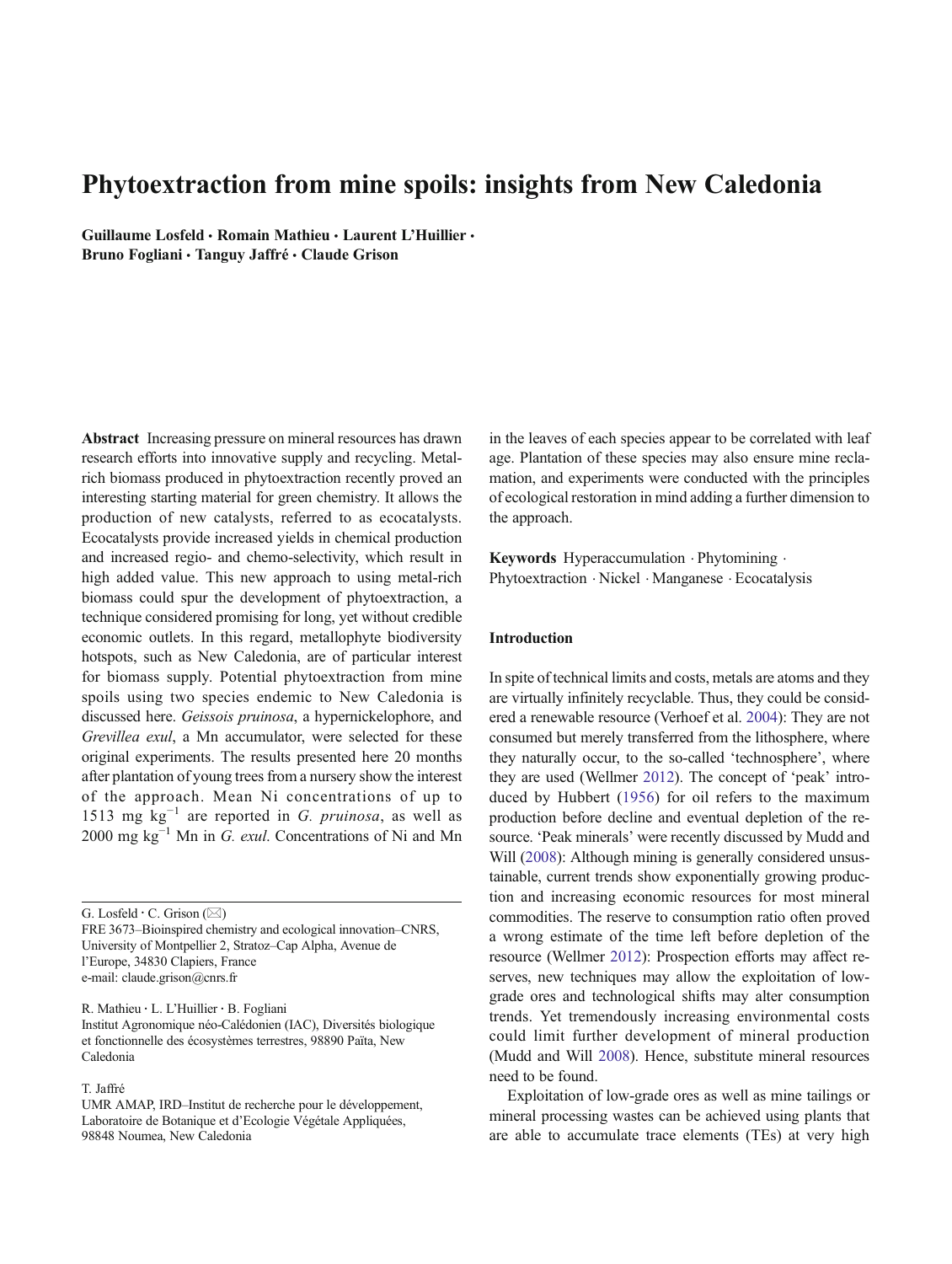concentrations in their aerial biomass (Chaney et al. 2007; Dodson et al. 2012). However, viable economic outlets for such plants have not emerged yet and possible limitations to their use were probably understated (Ernst 2005; Sas-Nowosielska et al. 2004). A new approach emerged late 2009: TE-rich biomass can be turned into efficient ecocatalysts that allow the production of highly valuable molecules (Grison and Escande 2013a, b; Grison and Escarre 2011a, b). Increased yields in chemical reactions (Losfeld et al. 2012a, b; Thillier et al. 2013), increased chemo- and regio-selectivity (Escande et al. 2013, 2014a) and the possibility to access new molecules (Escande et al. 2014b; Grison et al. 2013) make ecocatalysts more than simple substitutes: They offer a whole lot of new possibilities for green chemistry, with potential paradigm shifts.

New Caledonia, an archipelago of the Melanesian pacific subregion, is covered by  $5600 \text{ km}^2$  of ultramafic outcrops. Part of this surface area contains 'Ni-rich laterites' that may account for 16 % of the world Ni resources (Losfeld et al. 2014a). The ultramafic outcrops of New Caledonia also host a very interesting biodiversity: 2153 species have been identified so far on such terranes, with an endemism of 82 %. Among these species, various TE accumulators and hyperaccumulators are found (L'Huillier et al. 2010). Among early reports of high Ni or Mn concentrations in plant leaves, some of the most significant originate from New Caledonia (Brooks et al. 1981; Jaffré 1977, 1979; Jaffré and Schmid 1974). In total, New Caledonia hosts 65 Ni hyperaccumulators (Jaffré et al. 2013) as well as 11 Mn hyperaccumulators (Losfeld et al. 2014b). Thus, it appeared crucial to investigate the possibility of producing biomass for Ecocatalysis using Ni- and Mn-hyperaccumulating species from New Caledonia.

# Developing applications for trace element hyperaccumulators

## Trace element hyperaccumulation

The term 'hyperaccumulator' appeared for the first time in a report from New Caledonia to describe the extraordinary ability of Pycnandra acuminata (ex. Sebertia acuminata) to accumulate Ni in its aerial tissues (Jaffré et al. 1976). It was then generally used to describe plant species, for which a concentration of Ni above 0.1 % had been reported in the dry leaves of at least one individual in its natural habitat (Reeves 1992). Active uptake only should be taken into account, and direct deposition of soil particle on leaves should be taken care of as a potential perturbation on measurements (Faucon et al. 2007). Since then, about 450 Ni hyperaccumulators have been identified worldwide (van der Ent et al. 2013a) along with 22 Mn hyperaccumulators (Losfeld et al. 2014b).

Although not always considered relevant (van der Ent et al. 2013a), studies of the flora of New Caledonia led to using a specific terminology: Numerous species from the archipelago are found to accumulate Ni in their dry leaves at levels above 1 %. This is 1 order of magnitude higher than hyperaccumulation and such species were termed 'hypernickelophore' (Jaffré and Schmid 1974). So far, 16 such species have been identified in New Caledonia (Jaffré et al. 2013). Ongoing studies should reveal the molecular mechanisms underlying such high Ni levels in plants (Merlot et al. 2014). As regards to Mn, numerous species from New Caledonia are known to accumulate this element at concentrations ranging from  $0.3$  to  $1\%$ in their dry leaves (Losfeld et al. 2014b). Although under the hyperaccumulation threshold, such species can be used to prepare Mn-rich ecocatalysts (Grison and Escande 2013a).

# Designing applications

From their discovery, TE hyperaccumulators raised tremendous expectations for the development of commercial applications that are generally referred to as TE phytoextraction (Robinson 1997). Two approaches devised during the late 1880s were developed (Baker et al. 1988): Phytoremediation by way of phytoextraction was seen as a cost-effective method to clean up contaminated soil (Chaney et al. 1997; Kumar et al. 1995), while phytomining, initially termed biomining (Cunningham and Berti 1993), appeared as a relevant strategy to recover TEs.

# Phytomining

Phytomining was not seen to have the most potential (Baker et al. 1988) but was nonetheless developed with industrial views (Brooks et al. 1998). Selective breeding of Alyssum species was performed along with the development of agronomic practices to ensure biomass supply (Chaney et al. 2000; Li et al. 2003). Ni-rich ashes obtained from the biomass could be treated along with Ni ores using pyrometallurgical processes (Brooks et al. 1998). Issues with Alyssum cultivars becoming invasive (Oregon Department of Agriculture 2014), poor results using Alyssum species in tropical areas (van der Ent et al. 2013b) and current turmoil in the Ni industry will probably hinder further development of the technique. Inherent limits also need to be emphasised: Phytomining cannot exploit the extraordinary ability of plants to accumulate Ni because the end product is similar to that obtained from pyrometallurgy. Other Ni phytomining projects are currently in development (Bani et al. 2013) and rely on chemical separation techniques to produce a Ni salt (Barbaroux et al.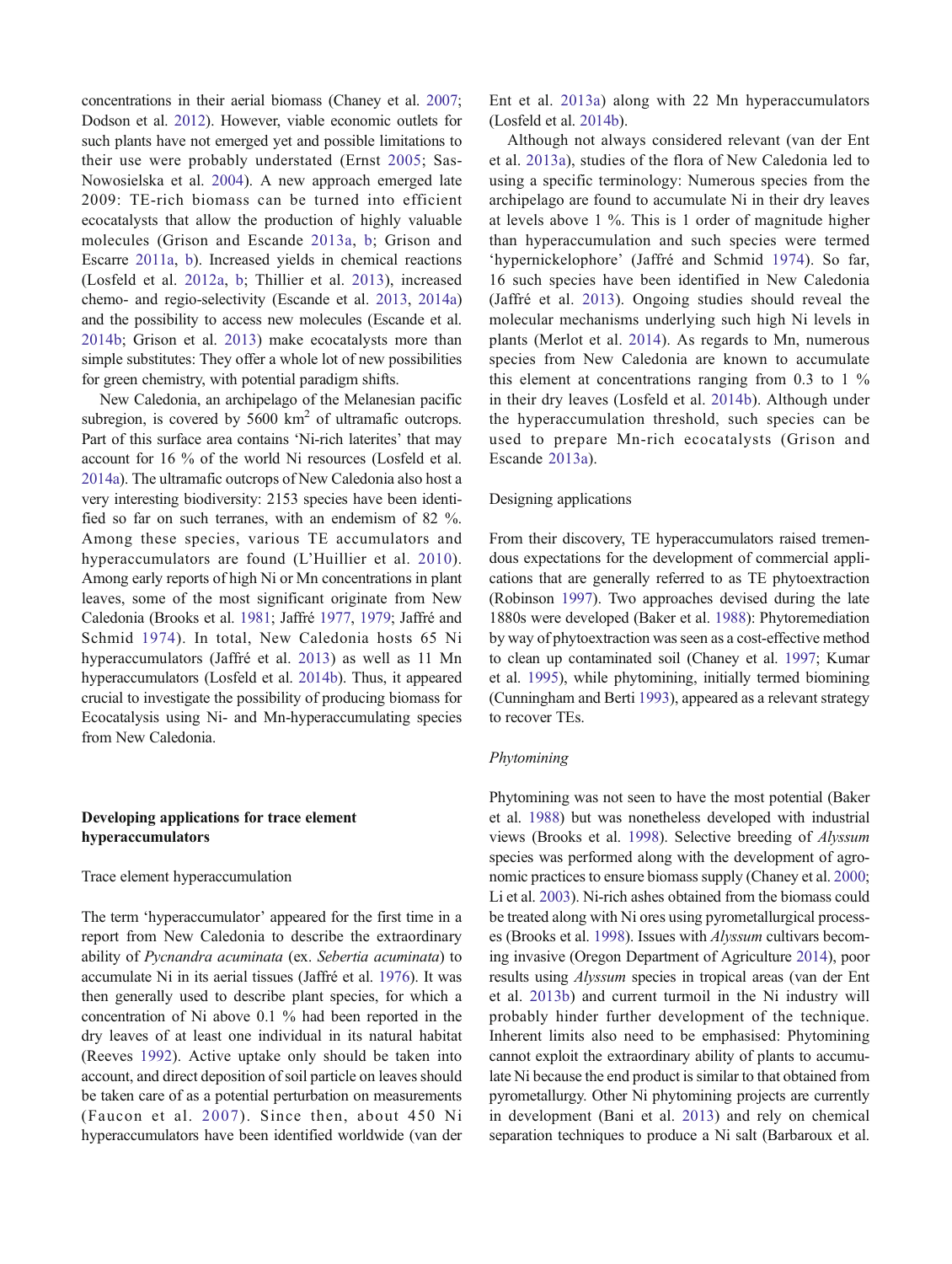2012). Although different from conventional Ni metallurgy, the process still needs to prove its economic significance.

# Phytoremediation by way of phytoextraction

Phytoremediation by way of phytoextraction appeared as a cost-effective mean for cleaning TE-contaminated soil (Raskin and Ensley 2000). Yet, after 20 years of continuing research efforts, the technique has not achieved its full potential. Feasibility, cost-effectiveness (Conesa and Schulin 2010; Ernst 2005; Robinson et al. 2003; Van Nevel et al. 2007), public acceptance (Wolfe and Bjornstad 2002) and the issue of contaminated biomass disposal are still questioned (Ernst 2000; Sas-Nowosielska et al. 2004). As stated by Conesa et al. (2012), 'the commercial success of phytotechnologies depends on the generation of valuable biomass on contaminated land, rather than a pure remediation technique that may not compare favourably with the costs of inaction or alternative technologies'.

# Ecocatalysis

Ecocatalysis is the first unified approach to using TE-rich biomass. Lewis acid ecocatalysts can be prepared from TE hyperaccumulators or accumulators in a simple two-step process (Fig. 1):

- 1. TE-rich biomass is treated at 550 °C. Water is evaporated and organic matter destroyed without changes in elemental content. TE-rich ashes are obtained in this step.
- 2. Acid digestion of the ashes is performed, e.g. using 1 M hydrochloric acid with final evaporation and recycling of the acid. A complex mineral powder is finally obtained, which can be used to catalyse organic chemistry reactions.

This is effective regardless of the origin of the biomass. Well-known Zn and Ni hyperaccumulators can be exploited, but also Mn accumulators and hyperaccumulators (Grison and Escande 2013a). Biomass from phytoremediation or phytomining operations can be used with (Losfeld et al. 2012a; Thillier et al. 2013) or without purification (Escande et al. 2013; Losfeld et al. 2012b). Ecocatalysis allows the synthesis of molecules with potentially high added value, such as anti-cancer monastrol (Escande et al. 2014a; Grison et al. 2013). The essence of catalytic processes requires low amounts of ecocatalysts that are recyclable: Thus, large quantities of chemicals are produced per unit catalyst, with a lesser pressure on biomass supply (Losfeld et al. 2014a). The added value is obtained from chemical retail, and ecocatalysts are then fundamentally different from metals in terms of their market. The generated added value is decorrelated from the metal content of the biomass, avoiding disruptive volatility of the metal markets. In this regard, ecocatalysis currently appears as the most relevant outlet for TE-rich biomass.

# Opportunities for phytoextraction in New Caledonia

General planning of phytoextraction schemes

As appears from recent reviews, existing proposals for planning TE phytoextraction are far from satisfactory (Chaney et al. 2007; Tang et al. 2012), while latest proposals remain conceptual rather than practical (Hunt et al. 2014; van der Ent et al. 2013b). Site-specific approaches are usually required, which limits the scope of each experiment (Tordoff et al. 2000). The case of tropical ecosystems was usually less considered for at least three reasons:

- 1. The reclamation of closed mines and other TEcontaminated sites occurred earlier in the temperate ecosystems of Western Europe and the USA (Tordoff et al. 2000). Stronger legal requirements regarding contaminated sites and competing land uses also motivate remediation efforts in these regions.
- 2. Ultramafic outcrops from tropical areas can be naturally rich in Ni and other TE: They cannot be considered as contaminated land.

Fig. 1 General process for the preparation of ecocatalysts



Grevillea species (Mn) or Geissois pruinosa (Ni)

from Grevillea exul leaves after thermal treatment at 550°C

digestion of the ashes (e.g. HCl, 70°C, 3h)

catalyst in organic

syntheses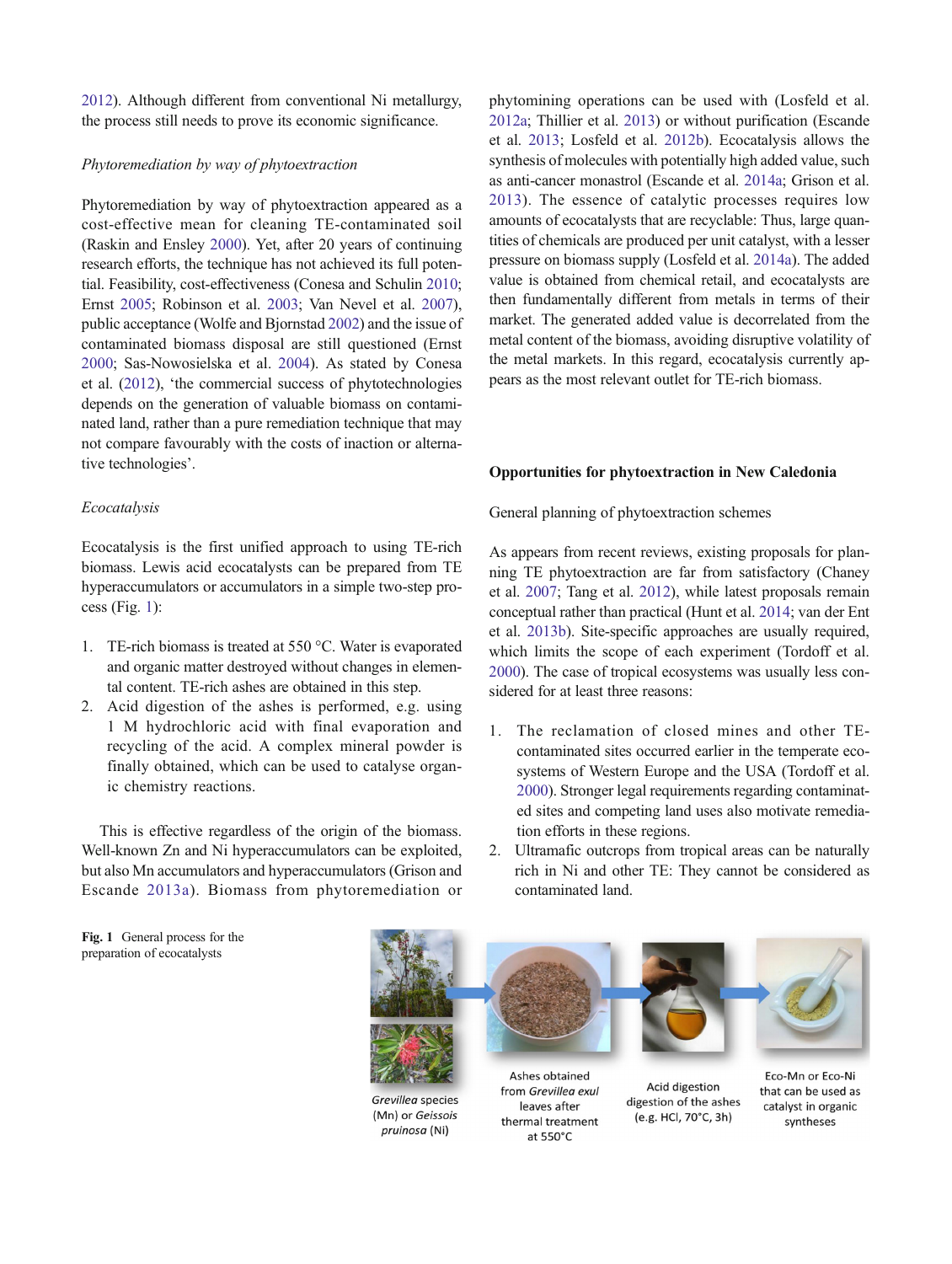3. The potential of tropical Ni hyperaccumulators for phytomining appeared lesser compared to other species from temperate areas such as Alyssum murale or Alyssum corsicum (Reeves 2003).

Recent experiments of tropical Ni phytomining using Alyssum species showed poor results (van der Ent et al. 2013b), while Alyssum species used for phytomining in the USA eventually became invasive (Oregon Department of Agriculture 2014). Such observations confirm the interest of developing site-specific approaches relying on locally adapted species.

# The New Caledonian context

TE hypercumulators from New Caledonia are of fundamental ecological interest (Jaffré et al. 2013) and may also play a central part in the development of new applications for TErich biomass (Grison et al. 2013; Losfeld et al. 2012c). New Caledonia is a clearly recognised metallophyte biodiversity hotspot (Jaffré et al. 2013; L'Huillier et al. 2010; Whiting et al. 2004), yet under strong pressure from extensive nickel mining operations (Fig. 2). Mining targets ferritic ferralsols and occurs as follows: vegetation and topsoil are removed along with upper soil horizons of lower Ni content. Direct impacts of the strip mining process are widely seen in New Caledonia with dramatic soil erosion and perturbations of water flows (Losfeld et al. 2014a). The need to store increasing quantities of mine spoils and ore processing waste also produces degraded land (Table 1). Current approach in New Caledonia is to build stabilised piles (Fig. 3). Although precise data on volumes and surface areas affected are not available, the storage of mine spoils is clearly a major issue (Jaffré et al. 2010). Table 1 Estimation of the quantity of ore extracted from New Caledonia and the resulting spoil production (DIMENC, general Directorate for Industries, Mines and Energy in New Caledonia, 2008)

| Time span     | Extracted ore (t) | Ratio spoil/ore | Spoil (t)   |  |  |
|---------------|-------------------|-----------------|-------------|--|--|
| Before 1920   | 3,048,549         | 1.0             | 3,048,549   |  |  |
| $1921 - 1950$ | 5,003,762         | 1.5             | 7,505,643   |  |  |
| 1951-1975     | 78,356,696        | 2.0             | 156,713,392 |  |  |
| 1976-2001     | 133, 118, 259     | 3.5             | 465,913,907 |  |  |
|               |                   |                 |             |  |  |

However, mine spoils are readily available and may contain residual Ni and Mn with some potential for phytoextraction.

Reclamation of the areas impacted by mining using plants has been considered for long in New Caledonia in addition to conventional civil engineering (Bradshaw 1997; Cherrier 1990). Simple but useful recommendations emerged from various early experiments:

- 1. Any type of soil decompaction before plantation is useful;
- 2. Mulching is a useful way to retain soil humidity;
- 3. The use of topsoil and fertilisers always significantly improves plants response.

Multiple collaborations resulted in the recent publication of a collective reference book, which assesses the knowledge acquired over 40 years in mine restoration in New Caledonia, makes recommendations on the best available practices in ecological restoration and gives information on the use of about a hundred native plant species (L'Huillier et al. 2010). Hypernickelophore species Geissois pruinosa as well as Mn accumulators of the Grevillea genus were identified as candidates for plantation on degraded areas. Yet the phytomining potential of such species was never assessed. Current



Fig. 2 Ultramafic outcrops from New Caledonia and associated mining operations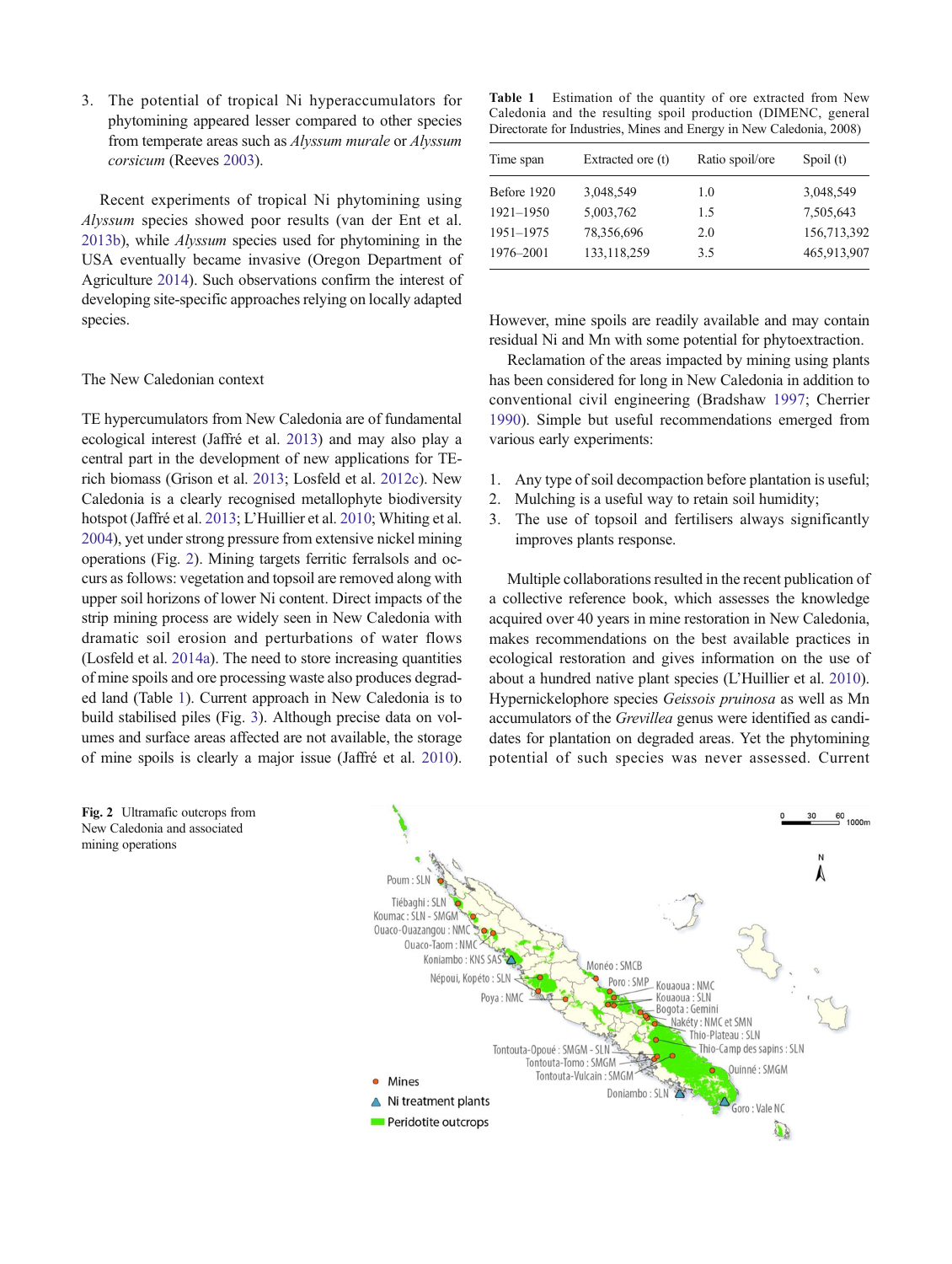

Fig. 3 Schematic of the piles built for the storage of mine spoils in New Caledonia

experiments in New Caledonia are the first to investigate an approach where the plantation of metallophytes on mine spoils would ensure reclamation and provide revenues through the ecocatalysis outlet.

Ongoing experiments at the 'Camp des Sapins' mine, Thio, New Caledonia

# Geissois pruinosa

The Geissois genus (Cunoniaceae family) is composed of 19 species all occurring in Melanesia, with 13 species in New Caledonia. Recent phylogenetic studies showed that Geissois from New Caledonia descended from a single colonist and diversified between 2. 3 and 12.1 million years (MY), resulting in the 13 present species (Pillon et al. 2014). Six species are ultramafic obligate, five non-ultramafic, and two ultramafic facultative, and all are endemic to New Caledonia. Seven species of *Geissois*, including *Geissois pruinosa* were initially described as Ni hyperaccumulators (Jaffré et al. 1979). Taking latest taxonomic revisions into account (Hopkins and Pillon 2011) and the reference base Florical (Morat et al. 2012), it is now accepted that six species from the Geissois genus are Ni hyperaccumulators (Jaffré et al. 2013). Three of them, Geissois bradfordii, Geissois lanceolata, and Geissois pruinosa, were reported to accumulate Ni at concentrations above 1 % and are considered hypernickelophore (Jaffré et al. 2013). However, mean concentration in wild Geissois pruinosa is only 0.61 % (L'Huillier et al. 2010) and may reach 1.5 % (Jaffré et al. 2013).

Geissois pruinosa is a shrub or small tree that can reach 10 m high. Its leaves are petiolate, opposite and decussate, palmately compound, with three or usually five leaflets. Its bright red inflorescences have a cylindrical shape and are arranged in racemes on the trunk and stems. Fruits are capsules splitting length-wise (two dehiscent splits) to release around 30 seeds per capsule. Each infrutescence can be composed of 10 to 40 capsules. Seeds are slightly winged and are wind-dispersed (Fogliani et al. 2009). This species is common from sea level up to 1000 m; it is heliophilous and grows in scrublands or near the edge of forests where it occurs as little trees (up to 8 m); it naturally occurs on magnesic cambisols and various ferritic ferralsols except gravelly ferritic ferralsols and those presenting ferricretes. Latest taxonomic revisions differentiate two varieties (Hopkins and Pillon 2011): Geissois pruinosa var. pruinosa is the most common and occurs throughout the large ultramafic outcrops south of Grande Terre. The other variety, Geissois pruinosa var. intermedia, is rare and occurs northeast of Grande Terre: It was originally described as non-ultramafic, but recent elemental analysis of precisely identified herbarium samples showed Ni concentrations similar to Geissois pruinosa var. pruinosa from ultramafic soil (Pillon et al. 2014). As regard to Ni sequestration, Geissois pruinosa shows distinct metabolic profiles compared to other species of the Geissois genus (Callahan et al. 2012) which suggests different mechanisms for the storage of this element (Pillon et al. 2014).

The species is considered a pioneer (Pelletier 2006) and is regularly used in revegetation programs because their seed germination is easy, without dormancy (L'Huillier et al. 2010).

#### Grevillea exul

The Grevillea genus (Proteaceae family) includes over 550 species endemic to Australia, 3 species endemic to New Caledonia and 4 species occurring in Sulawesi and New Guinea. The three new Caledonian species are shrubs with simple petiolate leaves, strictly restricted to ultramafic substrates (ultramafic obligates) and to the 'maquis'. All three accumulate manganese (Jaffré 1979) and mean Mn concentrations in Grevillea exul leaves are 0.28 % (L'Huillier et al. 2010). Unlike many species of the maquis, they are for a majority not mycorrhizal but have cluster proteoid roots that facilitate mineral nutrition particularly phosphorus (Lamont 2003). No phylogenetic studies were performed for these species. Regarding their adaptation to ultramafic soils, studies were conducted on the seeds of Grevillea exul var. rubiginosa to evaluate the effect of nickel on the germination (Leon et al. 2005) and on the internal distribution of the mineral elements (Rabier et al. 2008). Furthermore, Rabier et al. (2007) studied its growth and metal accumulation capacity, using seven metal salts under controlled conditions: regulation of shoot Mn and Ni compared to Brassica juncea was emphasised. However, no studies were developed to characterise the nature of manganese-binding ligands.

Grevillea exul is the most common species of the Grevillea genus. It occurs as shrubs growing in maquis on magnesic cambisols and ferritic ferralsols. It is heliophilous, most often 2 to 4 m high with some individuals reaching 8 m. It possesses white to off-white unilateral brush-shaped inflorescences grouped into raceme at the end of branches. Fruits are follicles that open at maturity by a lateral split to release two flat seeds slightly winged on their periphery, dispersed by the wind. Two subspecies are recognised in the reference base Florical (Morat et al. 2012). Grevillea exul ssp. exul possesses linear leaves and a silvery white pubescence on the lower leaf surface and on their twigs at young stage. In contrast,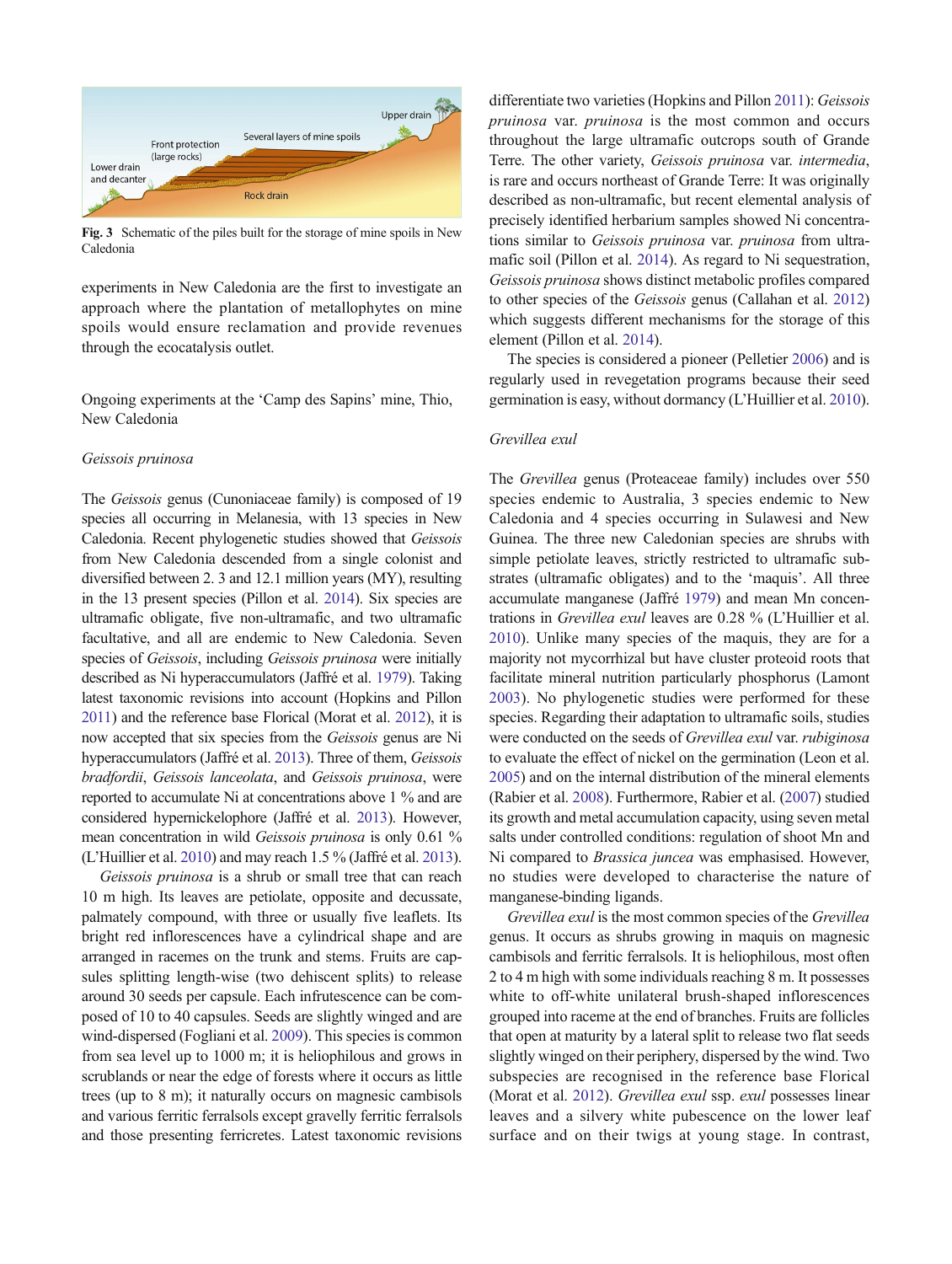**Table 2** Composition  $(\%)$ , water content (%) and resulting nutrient inputs (kg/ha) of the fertilisers used

| Reference          | Type                     | N   | P    | K    | Water content |  |
|--------------------|--------------------------|-----|------|------|---------------|--|
| $\curvearrowright$ | 17-17-17                 | 17  | 17   | 17   | $\mathbf{0}$  |  |
|                    | Organic fertiliser       | 1.9 | 0.44 | 1.24 | 15            |  |
|                    | Total inputs (kg/ha)     | 200 | 192  | 197  |               |  |
| <b>SNR</b>         | Staged nutrients release | 13  | 5.7  | 10.8 | $\mathbf{0}$  |  |
|                    | Total inputs (kg/ha)     | 200 | 88   | 166  |               |  |
| SS                 | Sewage sludge            | 5.8 | 2.3  | 0.5  | 85.3          |  |
|                    | Total inputs (kg/ha)     | 200 | 79   | 17   |               |  |

Grevillea exul ssp. rubiginosa possesses oblanceolate leaves and an ochre rubiginous tomentum on the lower leaf surface and on their twigs at young stage.

These species have been massively used for mine revegetation for more than 20 years: They are resistant to the dryness and can resist to low mineral supply. They are also recognised for their relatively rapid growth and they can provide large amount of non-dormant seeds that can germinate easily in several conditions (L'Huillier et al. 2010).

# Experimental design

Collaboration with a major operator of nickel mining in New Caledonia (Société Le Nickel, SLN) allowed conducting experiments on two mine spoil piles at the Camp des Sapins mine, Thio, New Caledonia (21° 45′ 55.30" S, 166° 10′ 35.07" E). The Camp des Sapins nickel mine is located on the main mountain chain that goes from the southeast to the northwest of Grande Terre, resulting in a 770-m elevation (see Fig. 2). Mean rainfall is 183 mm monthly but stronger precipitations may occur during the warm season from December to April with monthly rainfalls of up to 1000 mm. The climate at the site is tropical with a mean annual temperature around 20 °C. Plantation was made in April 2012 before the dry season that occurs from September to November.

The aim of the experiment conducted was to assess the response of Geissois pruinosa and Grevillea exul after direct plantation on mine spoils (Topsoil−) or on mine spoils with

addition of topsoil (Topsoil+). For each species, 1-year-old young plants produced from seeds in a tree nursery were obtained from 'Société Internationale de Réhabilitation et d'Aménagement de Sites' (SIRAS Pacifique). In the 'Topsoil+' treatment, addition of fresh, not compacted topsoil from the mine site was made on a 50-cm layer upon ripped mine spoils. In each case, three fertilisers were also compared (Table 2). Fertilisers were added in holes along with a wet water-retaining additive before plantation. C and Staged Nutrient Release (SNR) are commercial fertilisers which mainly differ in their phosphorus content and the way they release nutrients. Sewage sludge (SS) is interesting as mines also proceed to on-site water treatment producing sludge that can be used in mine reclamation or restoration. The waterretaining additive used is a commercial sodium polyacrylate and the quantity added was equivalent to 5 g dry product per hole. After on-site plantation, each young plant was then covered with straw mulch as appears on Fig. 4. For each soil × fertiliser combination, four replicates were performed. A surface area of  $2304 \text{ m}^2$  was covered using 438 young plants of each species. For each replicate, 10 individuals were selected for experimental follow-up.

Table 3 presents the typical composition of the upper layer (30 cm) of the mine spoils and topsoil (ferritic ferralsol) at hand. Soil analyses were performed at Institut de Recherche pour le Développement (IRD, Noumea, New Caledonia) according to standard protocols (Pétard 1993). Mine spoils markedly differ from topsoil in terms of pH, organic matter

Fig. 4 Views of Geissois pruinosa (left) and Grevillea exul (right) 20 months after plantation at the Camps des Sapins mine, Thio, New Caledonia

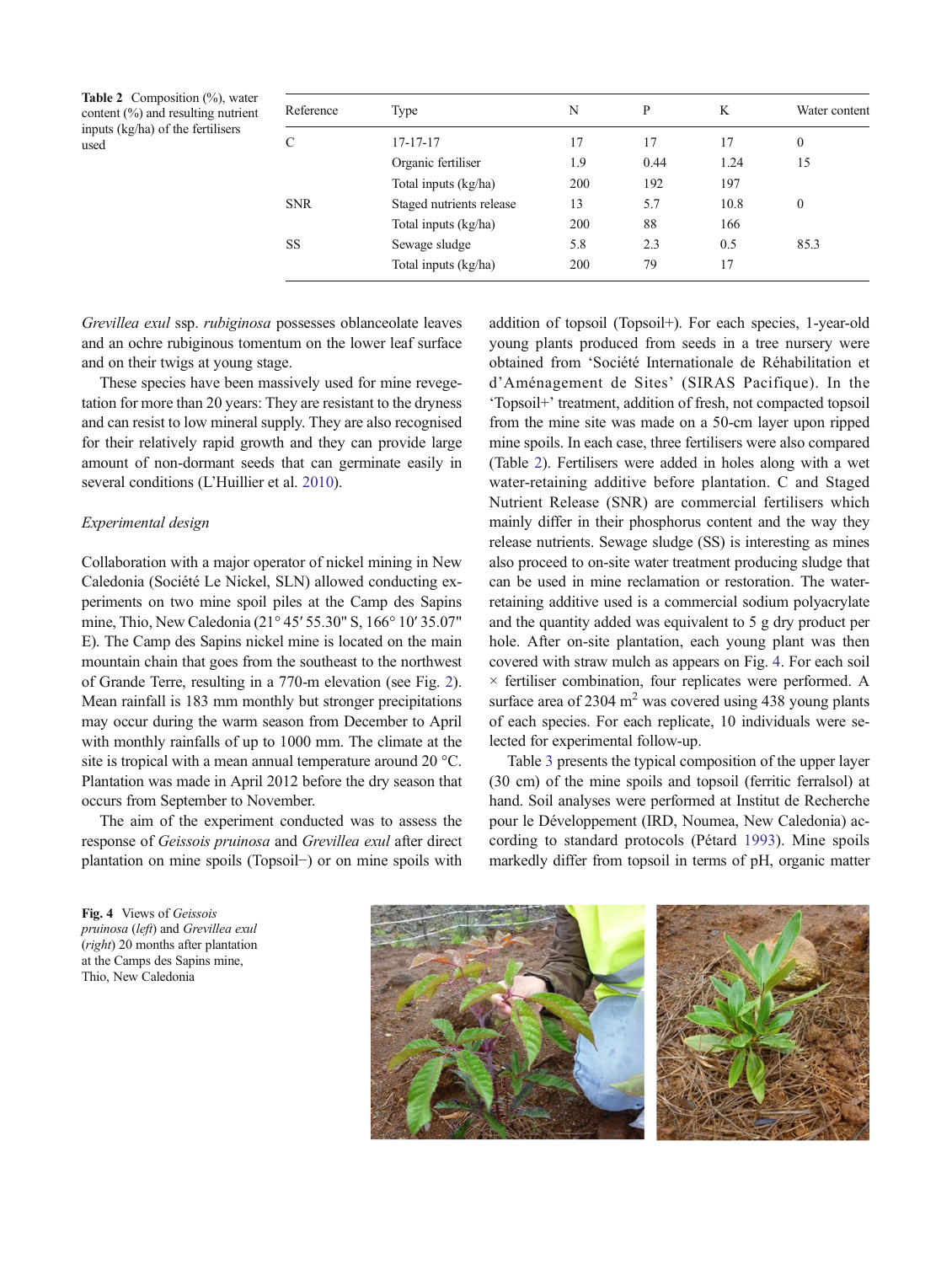**Table 3** Analyses of mine spoils and topsoil used (means and standard errors,  $n=12$  for both substrates, asterisk indicates values that significantly differ with  $P<0.01$ )

|             | pH     |         | CN(%) |       | P(mg/kg) |     | $DTPA$ (mg/kg) |       | Total $(mg/kg)$ |      | Exchangeable cations (meq%) |       |      | <b>CEC</b> |           |
|-------------|--------|---------|-------|-------|----------|-----|----------------|-------|-----------------|------|-----------------------------|-------|------|------------|-----------|
|             | $H2O*$ | $KCl^*$ | N*    | $C^*$ | Tot      | Av  | Mn             | $Ni*$ | $Mn^*$          | Ni   | $Ca*$                       | $Mg*$ | Na   | K          | $meq\%^*$ |
| Topsoil     | 6.4    | 5.8     | 0.04  | 1.3   | 53       | 0.6 | 186            | 23    | 6150            | 8008 | 0.3                         | 3.7   | 0.02 | 0.04       | 4.7       |
|             | 0.1    | 0.1     | 0.01  | 0.3   |          | 0.9 | 100            | 10    | 612             | 523  | 0.1                         | 1.1   | 0.01 | 0.01       | 0.5       |
| Mine spoils | 7.7    | 6.8     | 0.01  | 0.4   | 40       | 1.1 | 198            | 134   | 3645            | 9251 | 0.1                         | 9.8   | 0.03 | 0.05       | 6.9       |
|             | 0.2    | 0.8     | 0.004 | 0.1   | 22       | 1.2 | 48             | 17    | 915             | 1935 | 0.04                        | 2.3   | 0.02 | 0.05       | 0.9       |

content and exchangeable cations. The usual excess Mg to Ca imbalance of ferritic ferralsols is more acute in mine spoils, but total and available phosphorus are similarly low. In terms of TE concentrations, total Ni and extractable Mn are similar for both soils, while total Mn is higher in topsoil and extractable Ni is significantly higher in mine spoils. From these data, challenging edaphic conditions appear for plant growth, and also interesting residual concentrations of Ni and Mn for phytoextraction.

# Sample and data analysis

Simple parameters were retained for experimental follow-up: mortality, growth assessed by measuring plant heights and basal diameter, and measures of Mn or Ni concentrations in clean dry leaves. Statistical analysis of the results obtained was performed using XLSTAT.

Elemental concentrations in the plant material were performed as follows: Leaves were thoroughly cleansed (to prevent contamination from soil), air-dried (48 h, 70 °C) and crushed. The resulting powder was digested in 65 % nitric acid using a micro-wave closed vessel digestion system (Milestone Ethos Touch Micro-wave). The resulting solutions were filtered, diluted and analysed by inductively coupled plasma–mass spectrometry (ICP-MS). All reagents used for



**Fig. 5** Mortality (% from initial population) for *Geissois pruinosa* ( $C =$ control,  $SNR = Stage$  Nutrient Release,  $SS =$  sewage sludge)

analyses were of high purity grades: Commercial  $HNO<sub>3</sub>$ ,  $HCl$ and  $H_2O_2$  were obtained from Sigma-Aldrich TraceSELECT® range. All solutions were prepared using double-deionised water (Milli-Q, Millipore, 18.2 MΩ cm at 21 °C). For each digestion procedure, blank and standard digestions were carried out the same way and analysed for controls. ICP-MS analyses were performed with a Thermo scientific X Series II ICP-MS (Plateforme AETE, HydroSciences/OSU OREME, Montpellier, France) using In and Bi as internal standards.

### Results and discussion

Response of Geissois pruinosa

#### **Mortality**

Previous experiments using Geissois pruinosa in plantations on disused quarries showed high mortality during the first year but good development of the individuals that survived (Jaffré et al. 1993). Long-term survival of Geissois pruinosa can be



Fig. 6 Height increase from initial state (cm) for *Geissois pruinosa* ( $C =$ control,  $SNR$  = Stage Nutrient Release,  $SS$  = sewage sludge)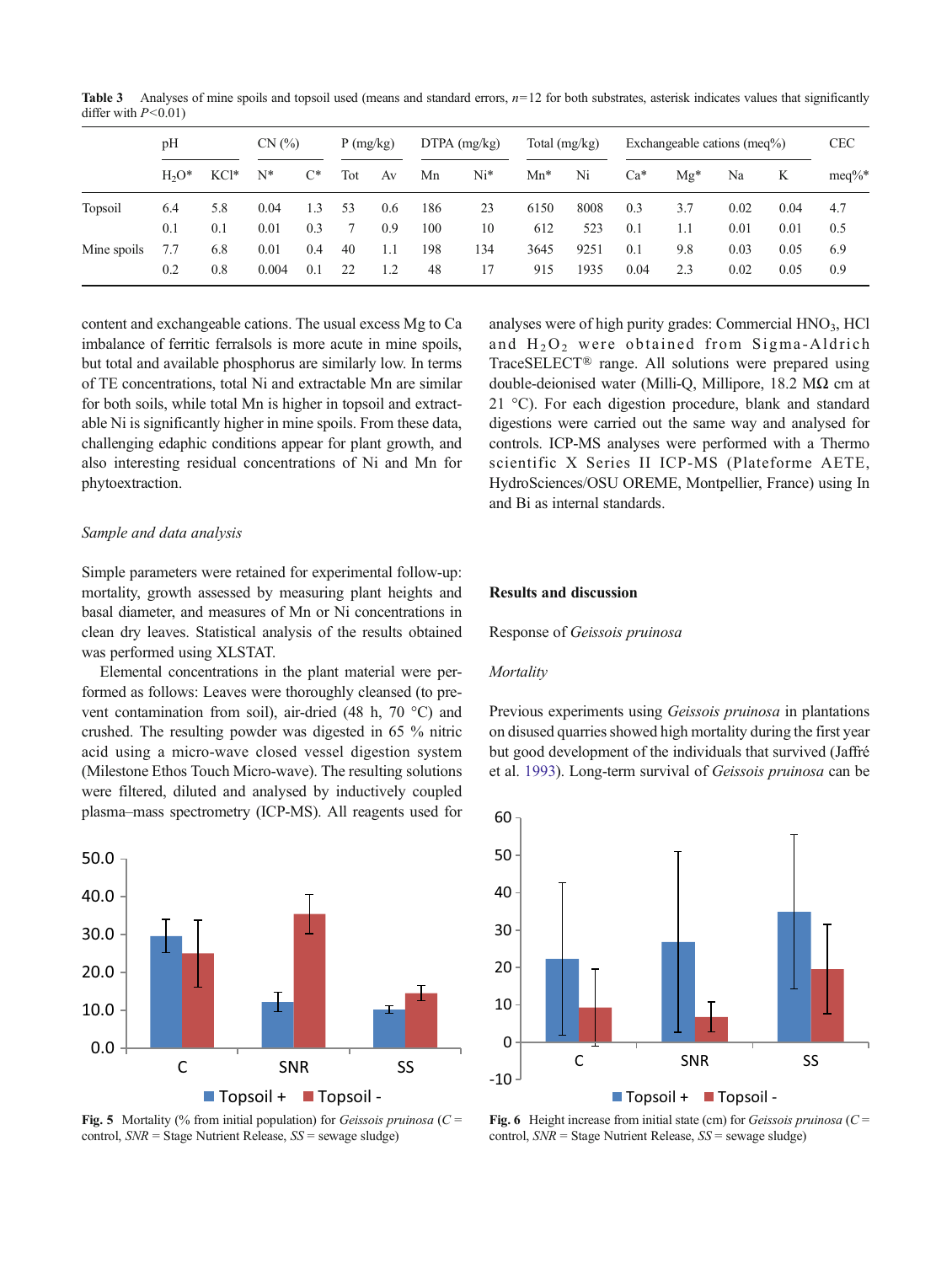Fig. 7 Ni concentrations (mg/kg) in the dry leaves of Geissois pruinosa ( $C$  = control,  $SNR$  = Stage Nutrient Release, SS = sewage sludge,  $YL = \text{young}$ leaves,  $OL = old$  leaves,  $L =$  litter)



questioned as observations of early experiments after 20 years showed that the species disappeared. The main reasons for that appear to be the intensity of the dry season, low depth of soil on disused quarries, and coarse soil structure close to the parent bedrock. However, the quality of young plants used has improved since 1993, plus the use of fertilisers, efficient water-retaining additives and topsoil should provide significant improvements. Other experiments at the Mont-Dore showed good development of Geissois pruinosa after more than 15 years.

In our case, mortality after 20 months was 17 % with topsoil addition against 25 % with direct plantation on mine spoils (Fig. 5). However, it was not possible to find statistically significant relationships between mortality and the experimental parameters. As regards to temporal trends, mortality is still increasing but at a slower pace: +0.8 % monthly compared to an initial +1.7 %. Mortality increases are similar on both soils, and for the three fertilisers used.

### Growth

In the case of Geissois pruinosa, whether growth is assessed by using plant heights or their basal diameter does not result in different observations. In spite of high variability, ordered logistic regression showed soil type and treatments to significantly improve plant growth (Fig. 6). The best results are thus obtained using sewage sludge on topsoil. Although species on ultramafic soils are known to grow slowly (Enright et al. 2014), the response observed for Geissois pruinosa in these conditions is very encouraging. Further experiments should be conducted to find non-destructive biomass measurement methods, as growth is only a poor proxy for biomass.

#### Ni accumulation

A significant effect of leaf age on Ni concentrations was reported for the first time studying Psychotria gabriellae (ex. Psychotria douarrei) in its natural environment in New Caledonia (Boyd et al. 1999). Further studies of leaf age effect in Ni hyperaccumulation showed similar response for two other species from New Caledonia: Homalium kanaliense and Geissois pruinosa (Boyd and Jaffré 2009). For this reason, we decided to sample young leaves (YL), old leaves (OL) and when possible dead leaf litters (L). Ordered logistic regression showed leaves Ni to be significantly influenced by soil type ( $p$ <10<sup>-4</sup>) and leaf age ( $p$ <10<sup>-4</sup>) but not by the type of fertiliser used (Fig. 7). Non-destructive biomass assessments are currently underway and should allow the selection of the fertiliser resulting in the highest biomass.

As expected from soil analyses (Table 3), direct plantation on mine spoils with higher available Ni (DTPA) resulted in higher concentrations in the plant leaves: Average OL concentration (regardless of the fertiliser used) is  $1513(\pm 648)$ mg kg<sup>-1</sup> compared to 720(±242)mg kg<sup>-1</sup> with addition of topsoil. As regards to leaf age, on both soils, OL showed Ni concentrations that are two times those in YL. Ni concentrations observed in these experiments may seem low compared to the average composition of wild Geissois pruinosa: However, such measures probably targeted mature individuals without precise assessment of their ages. The case of dead



Fig. 8 Mortality (% from initial population) for *Grevillea exul* ( $C =$ control,  $SNR$  = Stage Nutrient Release,  $SS$  = sewage sludge)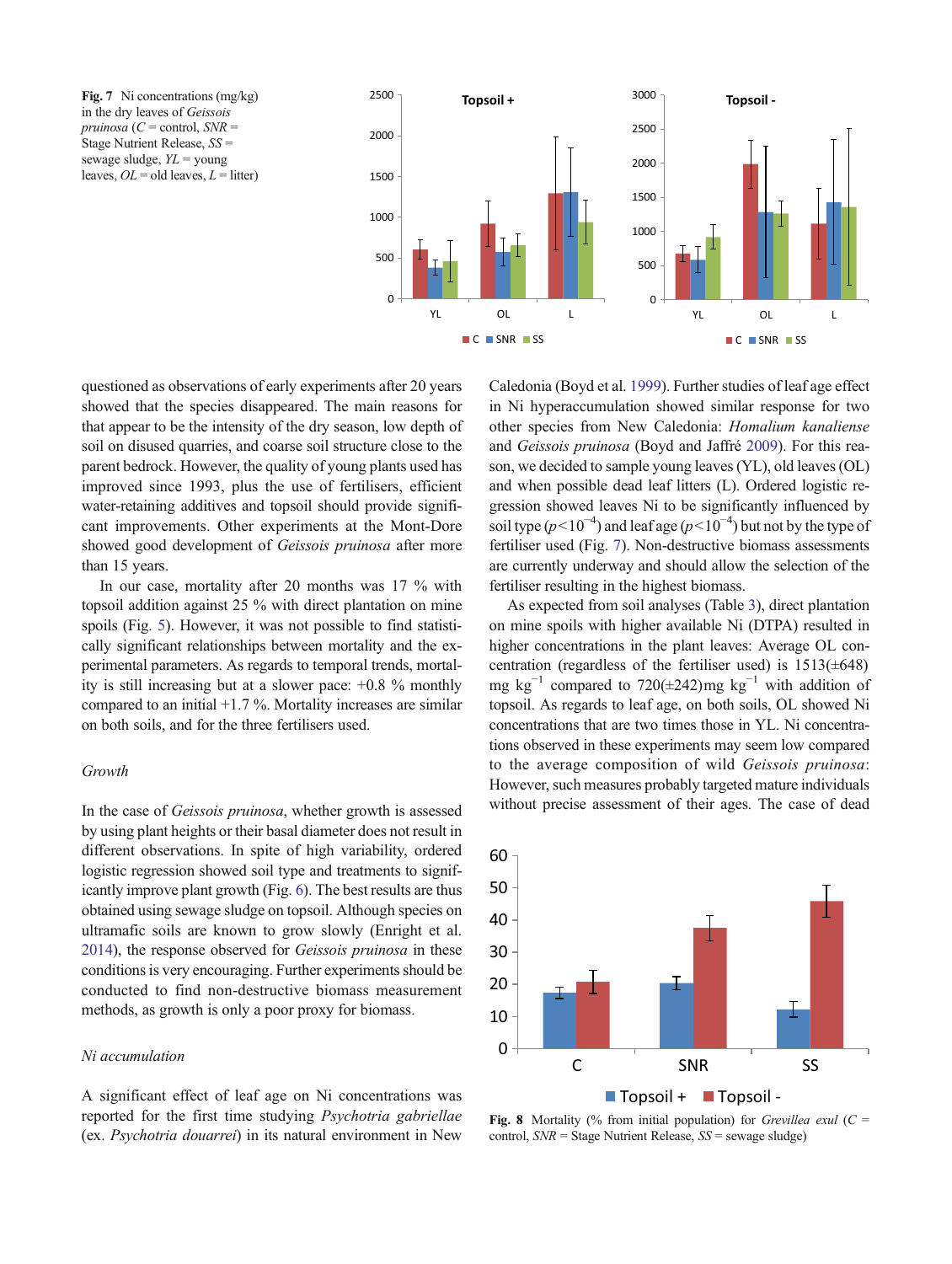

Fig. 9 Basal diameter increases from initial state (mm) for Grevillea exul  $(C =$  control,  $SNR =$  Stage Nutrient Release,  $SS =$  sewage sludge)

leaves that could be collected is more difficult: They show Ni concentrations comparable or higher than those in OL but could not be cleaned properly, as monitored from increased Fe or Cr concentrations. Soil contaminations result in higher standard deviations, and possibly overestimated Ni concentrations. Collection of clean dead leaves would be of interest to assess their potential applicability for the production of ecocatalysts. Decreasing N, P and K concentrations as these nutrients are recycled from senescent leaves may also result in increased Ni concentrations in dead leaves. Use of sole dead leaves would allow exploitation of the biomass for ecocatalysis, without stressing plants during leaves collection.

# Response of Grevillea exul

#### **Mortality**

Previous experiments showed Grevillea exul to be one the most suitable plants for mine revegetation in New Caledonia (Jaffré et al. 1993). In this case, mortality is 17 % with addition of topsoil against 35 % with direct plantation on mine spoils, a difference that is statistically significant  $(p<5.10^{-2})$ . Fertilising treatments, however, have no significant effects on mortality (Fig. 8). As observed for Geissois pruinosa,

Fig. 10 Mn concentrations (mg/ kg) in the dry leaves of Grevillea  $exul (C = control, SNR = Stage$ Nutrient Release,  $SS$  = sewage sludge,  $YL = young$  leaves,  $OL =$ old leaves,  $L =$  litter)

mortality occurs at a slower rate: From  $+1.9$  % monthly at the initial stage, it dropped to  $+0.8$  % after 20 months. Longterm survival of Grevillea exul after plantation on mines appears to be quite successful: 15- to 20-year-old individuals from previous experiments could be observed at Camp des Sapins (Jaffré et al. 1993).

#### Growth

Response of Grevillea exul is more surprising and is best assessed using stem diameter, which results in significant observations (Fig. 9). The effect of soil type is not significant and may change depending on the fertiliser used: C is the only fertiliser with which growth is improved on topsoil. SNR and SS result in better growth without topsoil. Phosphorus is known as a potentially toxic element to Proteaceae (Lamont 2003) and could be explaining such a response of Grevillea exul. Fertiliser used appears as a significant factor, and best results are obtained with SS, the treatment with lowest P inputs.

# Mn accumulation

Recent reports of leaf age effects in Mn accumulation by Chengiopanax sciadophylloides, an Araliaceae from Japan (Mizuno et al. 2008), and observations on Ni hyperaccumulators from New Caledonia appeared as strong incentives to investigate leaf age effects in Mn accumulation by New Caledonian species. Influence of leaf age was also observed in Mn accumulator Grevillea gillivrayi from New Caledonia, yet without statistical significance. Thus, collection of Grevillea exul leaves was also performed separating YL, OL, and L. In this case, logistic regression proved leaf age  $(p<10^{-4})$ , soil type  $(p<10^{-4})$  and fertilisers  $(p<0.05)$  to significantly influence Mn concentration (Fig. 10). The highest Mn concentration at an average of 2000 mg  $kg^{-1}$  is thus found in old Grevillea exul leaves, with addition of topsoil, using sewage sludge as a fertiliser. Future evolution of this concentration will be of interest as average Mn concentrations in Grevillea exul do not exceed a mean 2833 mg  $kg^{-1}$ .

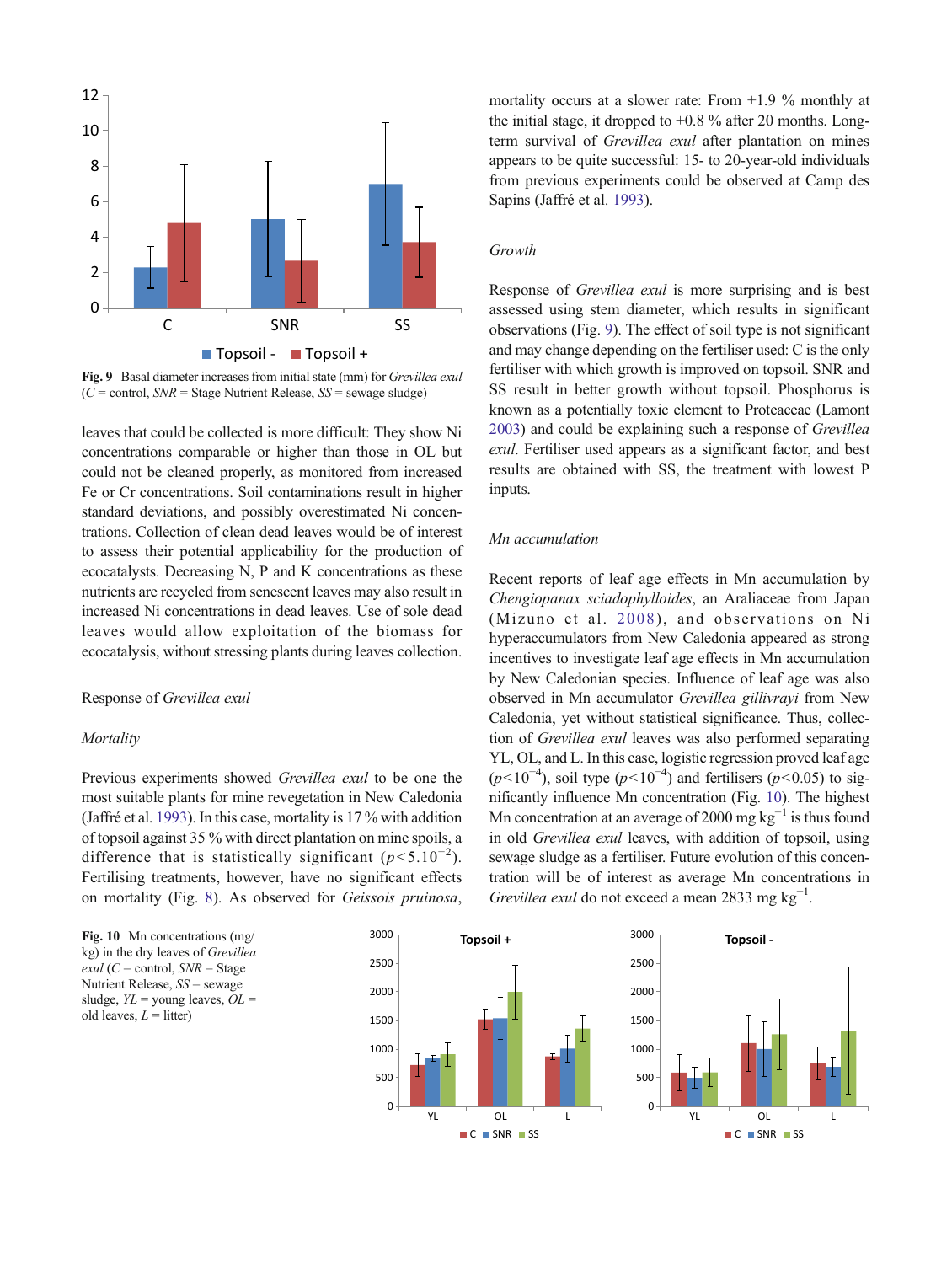As regards to available Mn, both soils are comparable while mine spoils show higher total Mn: This observation confirms that soil-plant relationships are not sufficient to fully account for TE hyperaccumulation. The case of Mn hyperaccumulator Denhamia fournieri (ex. Maytenus fournieri) from New Caledonia was recently discussed: Significant relationships between soil total Mn concentrations and those in leaves were found by Jaffré (1977) but not confirmed by later studies (Fernando et al. 2008). As regards to leaf age, OL concentrations are two times those in YL.

# Conclusion

The experiments presented here are the first aiming to perform phytoextraction using tropical Ni or Mn hyperaccumulators endemic to New Caledonia. They are motivated by the development of ecocatalysis, a new approach to the exploitation of TE-rich biomass, which currently appears as the sole relevant outlet for the valuation of such biomass. More than substitutes for metals, ecocatalysts are new products that allow innovative approaches to green chemistry. Twenty months after starting our experiments on the possibility to produce Ni- or Mn-rich biomasss from Geissois pruinosa or Grevillea exul, the following conclusions may be drawn:

- 1. New techniques for the plantation of such species, using fertilisers as well as water-retaining compounds, can improve plant response in terms of mortality.
- 2. Plant growth was expected to be low but nonetheless allows expecting to obtain shrubs or small trees within reasonable time frames, e.g. 5 years. A precise nondestructive assessment of the biomass produced would nonetheless be required for a precise determination of potential phytoextraction yields.
- 3. Ni or Mn concentrations in young plants are lower than those usually measured in natural conditions for both species. Yet our observations show interesting soil and leaf age effects. Leaf age appears of major interest as it shows that using the oldest leaves or even dead leaves could be a relevant phytomining approach.

Perspectives to improve phytoextraction and make the approach more relevant in terms of its ecological objectives also appear: Cyperaceae, and other additional soil-improving species, could be used. They may provide an efficient way to control soil erosion and water flows on degraded land, as well as improve soil and ecological succession. Generating alternative incomes through the exploitation of metal-rich biomass used in ecocatalysis could not only cover the cost of the operation but also generate alternative economic activities for New Caledonia that needs to think beyond nickel.

Acknowledgments Financial support from the 'Agence Nationale pour la Recherche' (ANR 11ECOT01101), Société Le Nickel (SLN), and Ecole Polytechnique, Paris Tech (PhD studentship) is also gratefully acknowledged.

#### References

- Baker A, Brooks R, Reeves R (1988) Growing for gold… and copper… and zinc. New Sci 116:44–48
- Bani A, Echevarria G, Sulçe S, Morel JL (2013) Improving the agronomy of Alyssum murale for extensive phytomining: a five-year field study. Int J Phytoremed
- Barbaroux R, Plasari E, Mercier G, Simonnot MO, Morel JL, Blais JF (2012) A new process for nickel ammonium disulfate production from ash of the hyperaccumulating plant Alyssum murale. Sci Total Environ 423:111–119. doi[:10.1016/j.scitotenv.2012.01.063](http://dx.doi.org/10.1016/j.scitotenv.2012.01.063)
- Boyd RS, Jaffré T (2009) Elemental concentrations of eleven new caledonian plant species from serpentine soils: elemental correlations and leaf-age effects. Northeast Nat 16:93–110. doi[:10.1656/045.](http://dx.doi.org/10.1656/045.016.0508) [016.0508](http://dx.doi.org/10.1656/045.016.0508)
- Boyd RS, Jaffre T, Odom JW (1999) Variation in nickel content in the nickel-hyperaccumulating shrub Psychotria douarrei (Rubiaceae) from New Caledonia. Biotropica 31:403–410. doi:[10.1111/j.1744-](http://dx.doi.org/10.1111/j.1744-7429.1999.tb00382.x) [7429.1999.tb00382.x](http://dx.doi.org/10.1111/j.1744-7429.1999.tb00382.x)
- Bradshaw AD Restoration after mining for metals—an ecological view. In: Jaffré T, Reeves RD, Becquer T, editors. Ecologie des milieux sur roches ultramafiques et sur sols métallifères., Nouméa, 1997. Documents scientifiques et techniques. ORSTOM, p 285–288
- Brooks RR, Trow JM, Veillon JM, Jaffré T (1981) Studies on manganeseaccumulating alyxia species from new caledonia. Taxon 30:420– 423. doi[:10.2307/1220141](http://dx.doi.org/10.2307/1220141)
- Brooks RR, Chambers MF, Nicks LJ, Robinson BH (1998) Phytomining. Trends Plant Sci 3:359–362. doi:[10.1016/s1360-1385\(98\)01283-7](http://dx.doi.org/10.1016/s1360-1385(98)01283-7)
- Callahan DL, Roessner U, Dumontet V, De Livera AM, Doronila A, Baker AJM, Kolev SD (2012) Elemental and metabolite profiling of nickel hyperaccumulators from New Caledonia. Phytochemistry 81: 80–89. doi:[10.1016/j.phytochem.2012.06.010](http://dx.doi.org/10.1016/j.phytochem.2012.06.010)
- Chaney RL, Malik M, Li YM, Brown SL, Brewer EP, Angle JS, Baker AJM (1997) Phytoremediation of soil metals. Curr Opin Biotechnol 8 doi[:10.1016/s0958-1669\(97\)80004-3](http://dx.doi.org/10.1016/s0958-1669(97)80004-3)
- Chaney R et al (2000) Improving metal hyperaccumulator wild plants to develop commercial phytoextraction systems: approaches and progress. In: Terry N, Banuelos G (eds) Phytoremediation of Contaminated Soil and Water. CRC Press, Boca Raton FL.
- Chaney RL, Angle JS, Broadhurst CL, Peters CA, Tappero RV, Sparks DL (2007) Improved understanding of hyperaccumulation yields commercial phytoextraction and phytomining technologies. J Environ Qual 36:1429–1443. doi: [10.2134/jeq2006.0514](http://dx.doi.org/10.2134/jeq2006.0514)
- Cherrier JF (1990) Reconstitution of vegetative cover in mine areas in new caledonia. Bois ForetsTrop 5–23
- Conesa HM, Schulin R (2010) The Cartagena La Union mining district (SE spain): a review of environmental problems and emerging phytoremediation solutions after fifteen years research. J Environ Monit 12:1225–1233. doi[:10.1039/c000346h](http://dx.doi.org/10.1039/c000346h)
- Conesa HM, Evangelou MWH, Robinson BH, Schulin R (2012) A critical view of current state of phytotechnologies to remediate soils: still a promising tool?. Sci World J 10 doi[:10.1100/2012/173829](http://dx.doi.org/10.1100/2012/173829)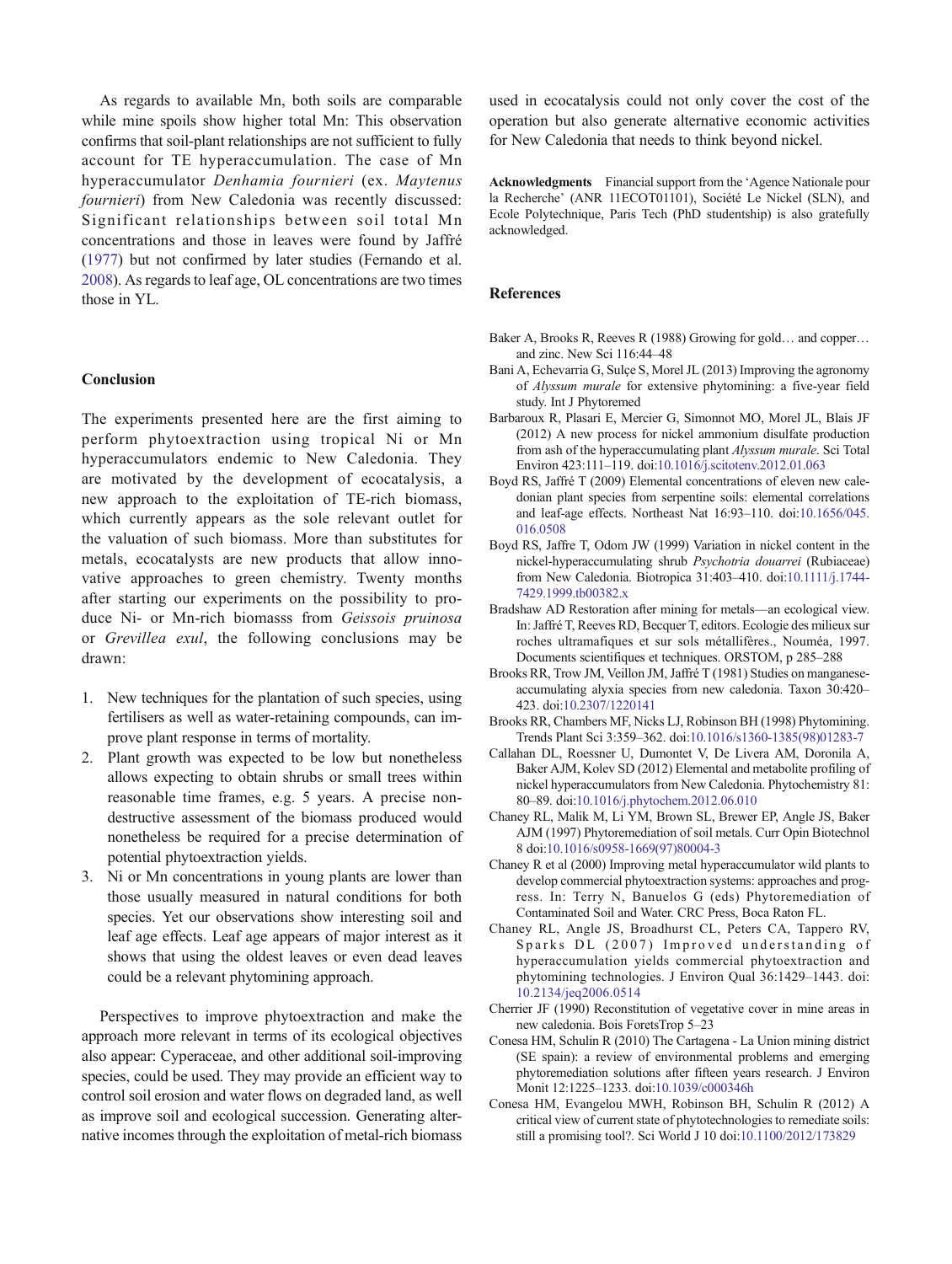Cunningham SD, Berti WR (1993) Remediation of contaminated soils with green plants—an overview. In Vitro Cell Dev Biol Plant 29P: 207–212

- Dodson JR, Hunt AJ, Parker HL, Yang Y, Clark JH (2012) Elemental sustainability: towards the total recovery of scarce metals. Chem Eng Process 51:69–78. doi[:10.1016/j.cep.2011.09.008](http://dx.doi.org/10.1016/j.cep.2011.09.008)
- Enright NJ, Miller BP, Perry GLW, Goldblum D, Jaffré T (2014) Stresstolerator leaf traits determine population dynamics in the endangered New Caledonian conifer Araucaria muelleri. Aust Ecol 39: 60–71. doi:[10.1111/aec.12045](http://dx.doi.org/10.1111/aec.12045)
- Ernst WHO (2000) Evolution of metal hyperaccumulation and phytoremediation hype. New Phytol 146:357–358. doi:[10.1046/j.](http://dx.doi.org/10.1046/j.1469-8137.2000.00669.x) [1469-8137.2000.00669.x](http://dx.doi.org/10.1046/j.1469-8137.2000.00669.x)
- Ernst WHO (2005) Phytoextraction of mine wastes—options and impossibilities. Chem Erde Geochem 65:29–42. doi[:10.1016/j.chemer.](http://dx.doi.org/10.1016/j.chemer.2005.06.001) [2005.06.001](http://dx.doi.org/10.1016/j.chemer.2005.06.001)
- Escande V, Olszewski TK, Grison C (2013) Preparation of ecological catalysts derived from Zn hyperaccumulating plants and their catalytic activity in Diels–Alder reaction. Comptes Rendus Chimie
- Escande V et al (2014a) Ecological catalysis and phytoextraction: symbiosis for future. Appl Catalysis B-Environ 146:279–288. doi:[10.](http://dx.doi.org/10.1016/j.apcatb.2013.04.011) [1016/j.apcatb.2013.04.011](http://dx.doi.org/10.1016/j.apcatb.2013.04.011)
- Escande V, Tomasz O, Eddy P, Grison C (2014b) Biosourced polymetallic catalysts: an efficient means to synthesize underexploited platform molecules from carbohydrates. Chem Sus Chem: in press, doi: [10.1002/cssc.201400078](http://dx.doi.org/10.1002/cssc.201400078)
- Faucon MP, Shutcha MN, Meerts P (2007) Revisiting copper and cobalt concentrations in supposed hyperaccumulators from SC Africa: influence of washing and metal concentrations in soil. Plant Soil 301:29–36. doi[:10.1007/s11104-007-9405-3](http://dx.doi.org/10.1007/s11104-007-9405-3)
- Fernando DR, Woodrow IE, Jaffré T, Dumontet V, Marshall AT, Baker AJM (2008) Foliar manganese accumulation by Maytenus founieri (Celastraceae) in its native New Caledonian habitats: populational variation and localization by X-ray microanalysis. New Phytol 177: 178–185. doi[:10.1111/j.1469-8137.2007.02253.x](http://dx.doi.org/10.1111/j.1469-8137.2007.02253.x)
- Fogliani B, Hopkins HCF, Bouraima-Madjebi S, Medevielle V (2009) Morphological development of Geissois pruinosa (Cunoniaceae) from seed to adult, and the expression of plesiomorphic characters in seedlings. Flora 204:7–16. doi:[10.1016/j.flora.2007.11.009](http://dx.doi.org/10.1016/j.flora.2007.11.009)
- Grison C, Escande V (2013) Use of certain manganese-accumulating plants for carrying out organic chemistry reactions. WO2014016509-A1,
- Grison C, Escande V (2013) Use of certain metal-accumulating plants for implementing organic chemistry reactions. WO 2013150197 A1.
- Grison C, Escarre J (2011) Use of calcined plant/its part having accumulated at least one metal having zinc, nickel or copper to prepare composition having a metal catalyst for allowing the implementation of organic synthesis reactions e.g. halogenation of alcohols. WO2011064487-A1
- Grison C, Escarre J (2011) Use of plant/its part having accumulated at least one metal having zinc, nickel or copper to prepare composition having a metal catalyst for allowing the implementation of organic synthesis reactions e.g. halogenation of alcohols. WO2011064462-A1
- Grison C, Escande V, Petit E, Garoux L, Boulanger C, Grison C (2013) Psychotria douarrei and Geissois pruinosa, novel resources for the plant-based catalytic chemistry. RSC Advances 3:22340–22345. doi:[10.1039/c3ra43995j](http://dx.doi.org/10.1039/c3ra43995j)
- Hopkins H, Pillon Y (2011) Further new endemic taxa of Cunoniaceae from New Caledonia. Kew Bull 66:405–423
- Hubbert MK (1956) Nuclear energy and the fossil fuels, vol 95. Shell Development Company, Exploration and Production Research Division Houston, TX
- Hunt AJ et al (2014) Phytoextraction as a tool for green chemistry. Green Process Synth 3:3–22
- Jaffré T (1977) Accumulation du manganèse par des espèces associées aux terrains ultrabasiques Comptes Rendus de l'Académie des sciences. Paris 284:1573–1575
- Jaffré T (1979) Accumulation du manganèse par les proteacées de Nouvelle-Calédonie Comptes Rendus de l'Académie des sciences. Paris 285:425–428
- Jaffré T, Schmid M (1974) Accumulation de nickel par une rubiacée de Nouvelle-Calédonie, Psychotria douarrei (G. Beauvisage) Däniker Compte Rendus de l'Académie des Sciences. Paris Sér D 278:1727– 1730
- Jaffré T, Brooks RR, Lee J, Reeves RD (1976) Sebertia acuminata: a hyperaccumulator of nickel from New Caledonia. Science 193:579– 580. doi[:10.1126/science.193.4253.579](http://dx.doi.org/10.1126/science.193.4253.579)
- Jaffré T, Brooks RR, Trow JM (1979) Hyper-accumulation of nickel by geissois species. Plant Soil 51:157–162. doi:[10.1007/bf02205937](http://dx.doi.org/10.1007/bf02205937)
- Jaffré T, Rigault F, Sarrailh J-M (1993) Essais de revégétalisation par des espèces locales d'anciens sites miniers de la région de Thio. Nouméa
- Jaffré T, Munzinger J, Lowry PP II (2010) Threats to the conifer species found on New Caledonia's ultramafic massifs and proposals for urgently needed measures to improve their protection. Biodivers Conserv 19:1485–1502. doi[:10.1007/s10531-010-9780-6](http://dx.doi.org/10.1007/s10531-010-9780-6)
- Jaffré T, Pillon Y, Thomine S, Merlot S (2013) The metal hyperaccumulators from New Caledonia can broaden our understanding of nickel accumulation in plants. Front Plant Sci 4:279. doi: [10.3389/fpls.2013.00279](http://dx.doi.org/10.3389/fpls.2013.00279)
- Kumar PBAN, Dushenkov V, Motto H, Raskin I (1995) Phytoextraction: the use of plants to remove heavy metals from soils. Environ Sci Technol 29:1232–1238
- Lamont BB (2003) Structure, ecology and physiology of root clusters—a review. Plant Soil 248:1–19. doi[:10.1023/a:1022314613217](http://dx.doi.org/10.1023/a:1022314613217)
- Leon V et al (2005) Effects of three nickel salts on germinating seeds of Grevillea exul var. rubiginosa, an endemic serpentine proteaceae. Ann Bot 95:609–618. doi[:10.1093/aob/mci066](http://dx.doi.org/10.1093/aob/mci066)
- L'Huillier L et al (2010) Mines et environnement en Nouvelle-Calédonie: les milieux sur substrats ultramafiques et leur restauration
- Li YM et al (2003) Development of a technology for commercial phytoextraction of nickel: economic and technical considerations. Plant Soil 249:107–115. doi:[10.1023/a:1022527330401](http://dx.doi.org/10.1023/a:1022527330401)
- Losfeld G, de la Blache PV, Escande V, Grison C (2012) Zinc hyperaccumulating plants as renewable resources for the chlorination process of alcohols. Green Chem Lett Rev 5 doi:[10.1080/](http://dx.doi.org/10.1080/17518253.2012.667157) [17518253.2012.667157](http://dx.doi.org/10.1080/17518253.2012.667157)
- Losfeld G, Escande V, de La Blache PV, L'Huillier L, Grison C (2012) Design and performance of supported Lewis acid catalysts derived from metal contaminated biomass for Friedel-Crafts alkylation and acylation. Catal Today 189 doi:[10.1016/j.cattod.2012.02.044](http://dx.doi.org/10.1016/j.cattod.2012.02.044)
- Losfeld G, Escande V, Jaffré T, L'Huillier L, Grison C (2012c) The chemical exploitation of nickel phytoextraction: an environmental, ecologic and economic opportunity for New Caledonia. Chemosphere 89:907–910. doi:[10.1016/j.chemosphere.2012.05.](http://dx.doi.org/10.1016/j.chemosphere.2012.05.004) [004](http://dx.doi.org/10.1016/j.chemosphere.2012.05.004)
- Losfeld G, L'Huillier L, Fogliani B, Jaffré T, Grison C (2014) Mining in New Caledonia: environmental stakes and restoration opportunities. Environ Sci Pollut Res doi[:10.1007/s11356-014-3358-x](http://dx.doi.org/10.1007/s11356-014-3358-x)
- Losfeld G, L'Huillier L, Fogliani B, Mc Coy S, Grison C, Jaffré T (2014) Leaf-age and soil-plant relationships: key factors for reporting traceelements hyperaccumulation by plants and design applications. Environ Sci Pollut Res doi[:10.1007/s11356-014-3445-z](http://dx.doi.org/10.1007/s11356-014-3445-z)
- Merlot S, Hannibal L, Martins S, Martinelli L, Amir H, Lebrun M, Thomine S (2014) The metal transporter PgIREG1 from the hyperaccumulator Psychotria gabriellae is a candidate gene for nickel tolerance and accumulation. J Exp Bot eru025
- Mizuno T, Asahina R, Hosono A, Tanaka A, Senoo K, Obata H (2008) Age-dependent manganese hyperaccumulation in Chengiopanax sciadophylloides (Araliaceae). J Plant Nutr 31:1811–1819. doi[:10.](http://dx.doi.org/10.1080/01904160802325396) [1080/01904160802325396](http://dx.doi.org/10.1080/01904160802325396)
- Morat P et al (2012) The taxonomic reference base Florical and characteristics of the native vascular flora of New Caledonia. Adansonia 34:179–221